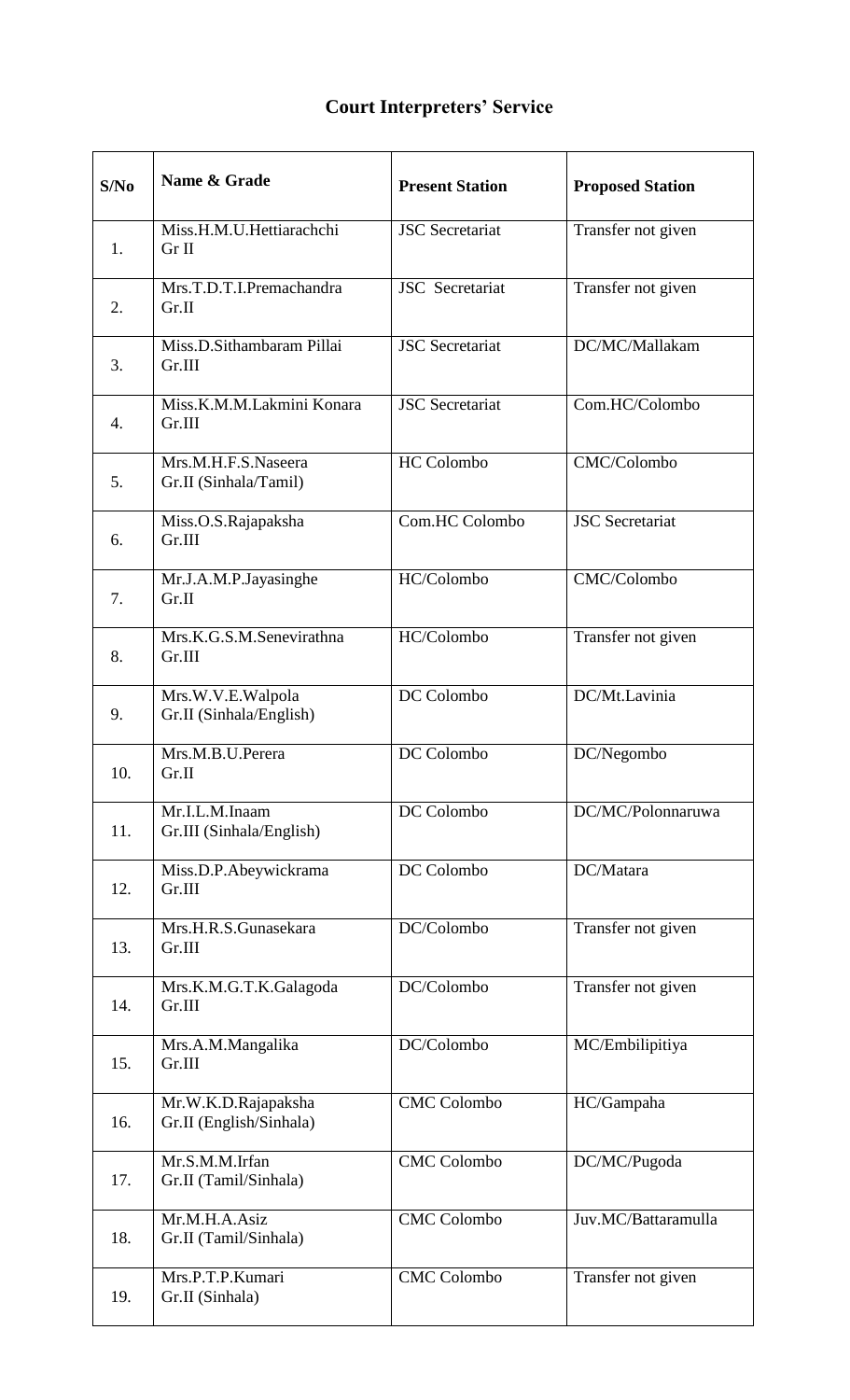| 20. | Mrs.R.A.N.P.Suraweera<br>Gr.III (Sinhala/English)        | <b>CMC</b> Colombo    | Transfer not given                                                                                    |
|-----|----------------------------------------------------------|-----------------------|-------------------------------------------------------------------------------------------------------|
| 21. | Mrs.D.M.U.U.K.Dahanayake<br>Gr.III (English/Sinhala)     | <b>CMC</b> Colombo    | Transfer not given                                                                                    |
| 22. | Miss.S.F.Naleem<br>Gr.III (Sinhala/English)              | <b>CMC</b> Colombo    | DC/MC/Morawaka                                                                                        |
| 23. | Mrs.N.G.D.W.Nawinna<br>Gr.I (English/Sinhala)            | DC Mt.Lavinia         | DC/MC/Kesbewa                                                                                         |
| 24. | Mr.M.F.M.Fauri<br>Gr.II                                  | DC Mt.Lavinia         | MC/Nugegoda                                                                                           |
| 25. | Miss.M.R.F.Raleena<br>Gr.II (Tamil/Sinhala)              | MC Nugegoda           | DC/Colombo                                                                                            |
| 26. | Mrs.A.W.D.N.Gayani Perera<br>Gr.II                       | Juv.MC Battaramulla   | DC/Kaduwela                                                                                           |
| 27. | Mrs.P.V.P Maheshika<br>Gr.II (Sinhala/English)           | MC Kalutara           | DC/MC/Moratuwa                                                                                        |
| 28. | Mrs.I.N.Withanachchi<br>Gr.I (English/Sinhala)           | DC/MC Kesbewa         | HC/Panadura                                                                                           |
| 29. | Mr.A.K.Fazal<br>Gr.I (Tamil/Sinhala)                     | <b>DC/MC</b> Moratuwa | DC/Mt.Lavinia<br>(Transfer given to<br>CMC/Colombo under<br>annual transfers - 2020 is<br>cancelled.) |
| 30. | Mrs.G.D.Waruni Wenuka<br>Gr.I (Sinhala)                  | DC Matugama           | Transfer not given                                                                                    |
| 31. | Miss.D.A Dediyawala<br>Gr.III                            | DC Panadura           | DC/Horana                                                                                             |
| 32. | Mr.D.S.S.Kariyawasam<br>Gr.II                            | MC Panadura           | DC/Kalutara                                                                                           |
| 33. | Mr.A.A.P.D.Premawardena<br>Gr.III                        | MC/Panadura           | Transfer not given                                                                                    |
| 34. | Miss.J.M.L.Liyanage<br>Gr.II                             | MC Gampaha            | MC/Welisara                                                                                           |
| 35. | Mrs.W.K. Jayalalitha<br>Gr.II (English/Sinhala)          | DC/MC Attanagalla     | MC/Gampaha                                                                                            |
| 36. | Mrs.K.M.K.G.Lanka<br>Gr.III                              | DC/MC/Pugoda          | MC/Matara                                                                                             |
| 37. | Mrs.S.P.R.S.Sooriya Patabendi<br>Gr.II (Sinhala/English) | MC Mahara             | Transfer not given                                                                                    |
| 38. | Mr.H.W.G.Manoj Kumar<br>Gr.II (Sinhala/English)          | MC Mahara             | Transfer not given                                                                                    |
| 39. | Mr.T.M.Chandrabos<br>Gr.II (Tamil/Sinhala)               | HC Negombo            | Transfer not given                                                                                    |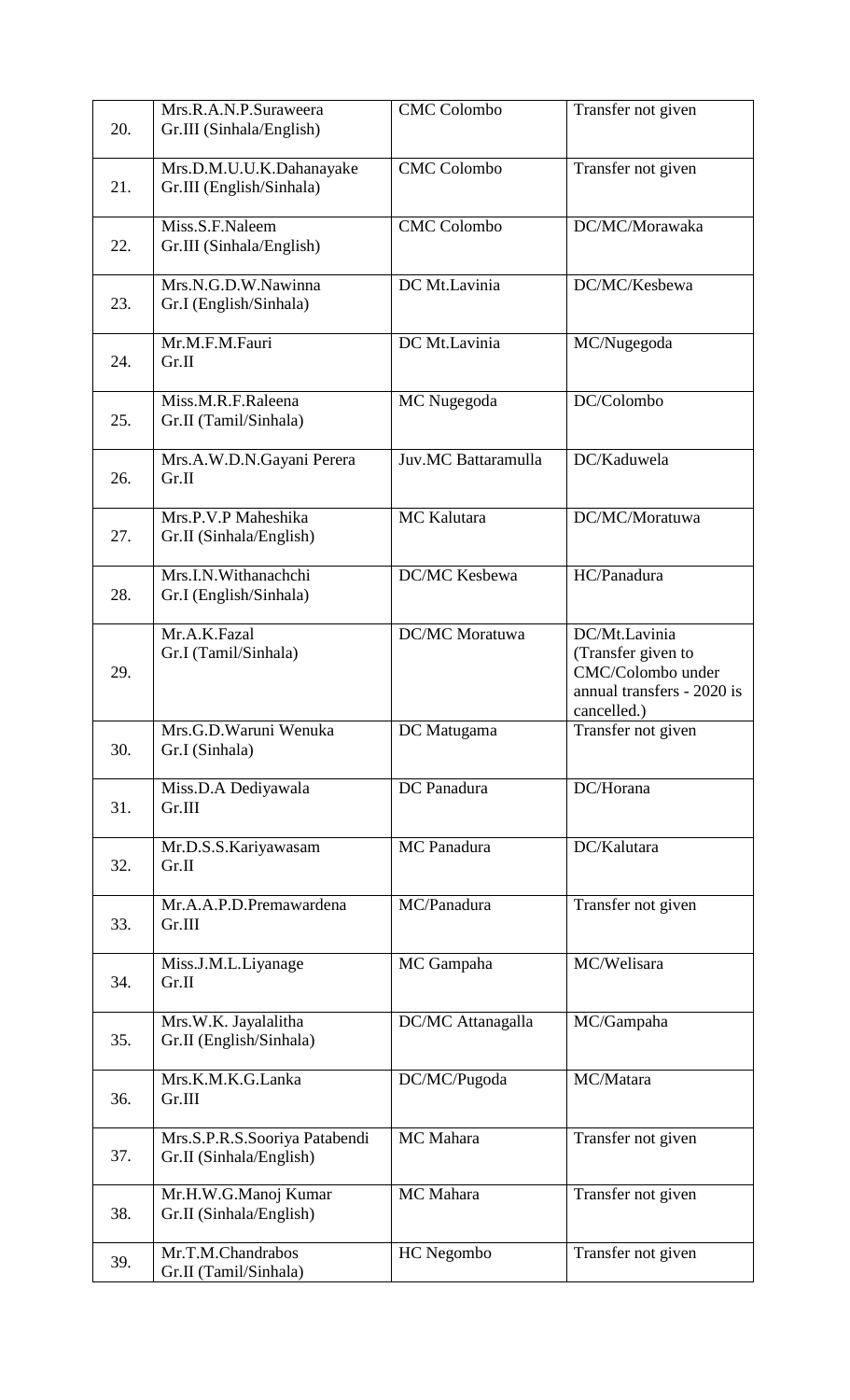| 40. | Mrs.A.D.S.Sriyalatha<br>Gr.II                       | DC Negombo          | Transfer not given  |
|-----|-----------------------------------------------------|---------------------|---------------------|
| 41. | Mr.S.V.Sharvin<br>Gr.II                             | MC/Negombo          | Transfer not given  |
| 42. | Miss.Y.M.S.Chaturani<br>Gr.III (English /Sinhala)   | MC Welisara         | Transfer not given  |
| 43. | Mrs.E.G.Younthika Damayanthi<br>Gr.III              | HC/Avissawella      | Transfer not given  |
| 44. | Mrs.P.N.S.Chandrarathne<br>Gr.II                    | DC Avissawella      | MC/Kaduwela         |
| 45. | Mr.M.T.M.Fazaheer<br>$Gr. -$                        | HC/Homagama         | Transfer not given  |
| 46. | Mrs S.B.R.H.W.Attanayaka<br>Gr.II (English/Sinhala) | DC Kaduwela         | HC/Matale           |
| 47. | Mrs.A.H.F.Rizla<br>Gr.II (Sinhala)                  | MC Kaduwela         | MC/Homagama         |
| 48. | Mrs.J.M.Abeysekara<br>Gr.II (English/Sinhala)       | DC Balapitiya       | MC/Matara           |
| 49. | Mrs.G.D.D.Sewwandi<br>Gr.III (English/Sinhala)      | MC Balapitiya       | Transfer not given  |
| 50. | Mrs.W.M.A.Erandi<br>Gr.III (English/Sinhala)        | DC Galle            | Transfer not given  |
| 51. | Mrs.H.A.N.Dilhani<br>Gr.II (Sinhala/English)        | MC Galle            | DC/Balapitiya       |
| 52. | Mr.M.N.M.Rizky<br>Gr.I (Sinhala/Tamil)              | MC Elpitiya         | Transfer not given  |
| 53. | Miss.W.D.Niroshani<br>Gr.III (Sinhala/English)      | DC/MC Udugama       | MC/Kalutara         |
| 54. | Miss.M.A.F.Asika<br>Gr.II (Tamil/Sinhala)           | MC Matara           | DC/Nuwara Eliya     |
| 55. | Ms.A.M.F.N.Marikkar<br>Gr.III                       | DC/MC/Morawaka      | Transfer not given  |
| 56. | Mr.W.H.C.U.Kumara<br>Gr.II (English/Sinhala)        | HC Hambantota       | Transfer not given  |
| 57. | Mrs.M.R.I.Jesmin<br>Gr.II (Tamil/Sinhala)           | DC/MC Hambantota    | MC/Angunukolapelssa |
| 58. | Mrs.P.A.Chandrani<br>Gr. II                         | MC Agunukolapelessa | DC/MC/Walasmulla    |
| 59. | Mr.H.P.G.A.Mahesh Kumara<br>Gr.II (English/Sinhala) | <b>HC</b> Kandy     | DC/MC/Mawanella     |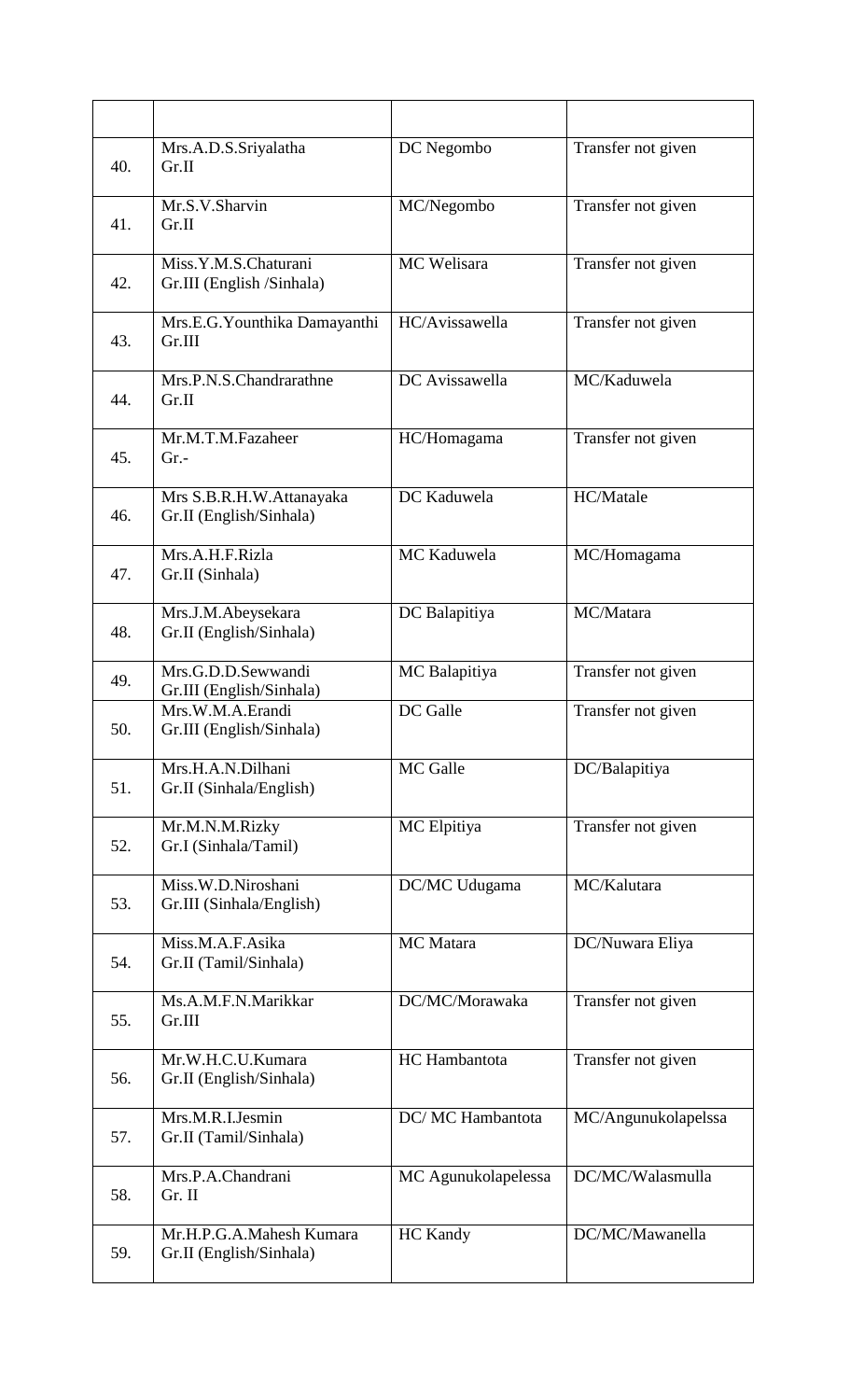| 60. | Mrs.B.M.S.K.Abayarathne<br>Gr.II (English/Sinhala)   | <b>HC</b> Kandy     | DC/MC/Matale       |
|-----|------------------------------------------------------|---------------------|--------------------|
| 61. | Mrs.K.M.S.T.K.Nawarathne<br>Gr.II (English /Sinhala) | DC Kandy            | HC/Matale          |
| 62. | Mrs.T.S.Malar<br>$Gr. -$                             | DC/Kandy            | Transfer not given |
| 63. | Mr.L.N.Nuwarapaksha<br>Gr.I (English/Sinhala)        | <b>MC Kandy</b>     | HC/Kegalle         |
| 64. | Mrs.J.P.A.D.V.Jayaweera<br>Gr.II(English/Sinhala)    | <b>MC Kandy</b>     | DC/Kurunegala      |
| 65. | Mr.K.P.Subha<br>Gr.II (Tamil/Sinhala)                | HC Nuwara Eliya     | Transfer not given |
| 66. | Mr.L.R.Perera<br>Gr.II (Tamil/Sinhala)               | DC Nuwara Eliya     | DC/MC/Welimada     |
| 67. | Mr.D.M.Nimal<br>Gr.I (Sinhala/English)               | MC Nuwara Eliya     | Transfer not given |
| 68. | Mrs.T.P.G.K.Alwis<br>Gr.III (Sinhala/English)        | DC/MC Gampola       | Transfer not given |
| 69. | Mrs.M.R.Rushana Fervin<br>Gr.II (Tamil/Sinhala)      | DC/MC Nawalapitiya  | MC/Kandy           |
| 70. | Mr.N.M.G.M.H.M.Asath<br>Gr.II                        | DC/MC Teldeniya     | HC/Kandy           |
| 71. | Mrs.M.Thilini<br>Gr III (Sinhala/Tamil)              | <b>DC/MC Hatton</b> | Transfer not given |
| 72. | Miss.K.Subhashini<br>Gr.III                          | <b>DC/MC</b> Hatton | CMC/Colombo        |
| 73. | Mrs.M.M.G.C.K.Jayasinghe<br>Gr II (Sinhala/English)  | <b>HC</b> Matale    | DC/Kandy           |
| 74. | Mr.M.I.M.Risan<br>Gr.II (Tamil/Sinhala)              | <b>DC/MC</b> Matale | DC/MC/Teldeniya    |
| 75. | Mrs.E.M.Prabuddha Wimaladasa<br>Gr.II                | MC Galagedara       | MC/Kandy           |
| 76. | Mrs.P.G.I.P.Jayawardhana<br>Gr.I (Sinhala)           | DC Ratnapura        | DC/Avissawella     |
| 77. | Mrs.W.A.I.Gunarathne<br>Gr.II (Sinhala/English)      | MC Ratnapura        | Transfer not given |
| 78. | Mr.M.H.H.Mohomad<br>Gr.II (Sinhala/Tamil)            | HC Embilipitiya     | HC/Ratnapura       |
| 79. | Mr P. Weerasinghe<br>Gr II(English/Sinhala)          | MC Embilipitiya     | DC/MC/Hambantota   |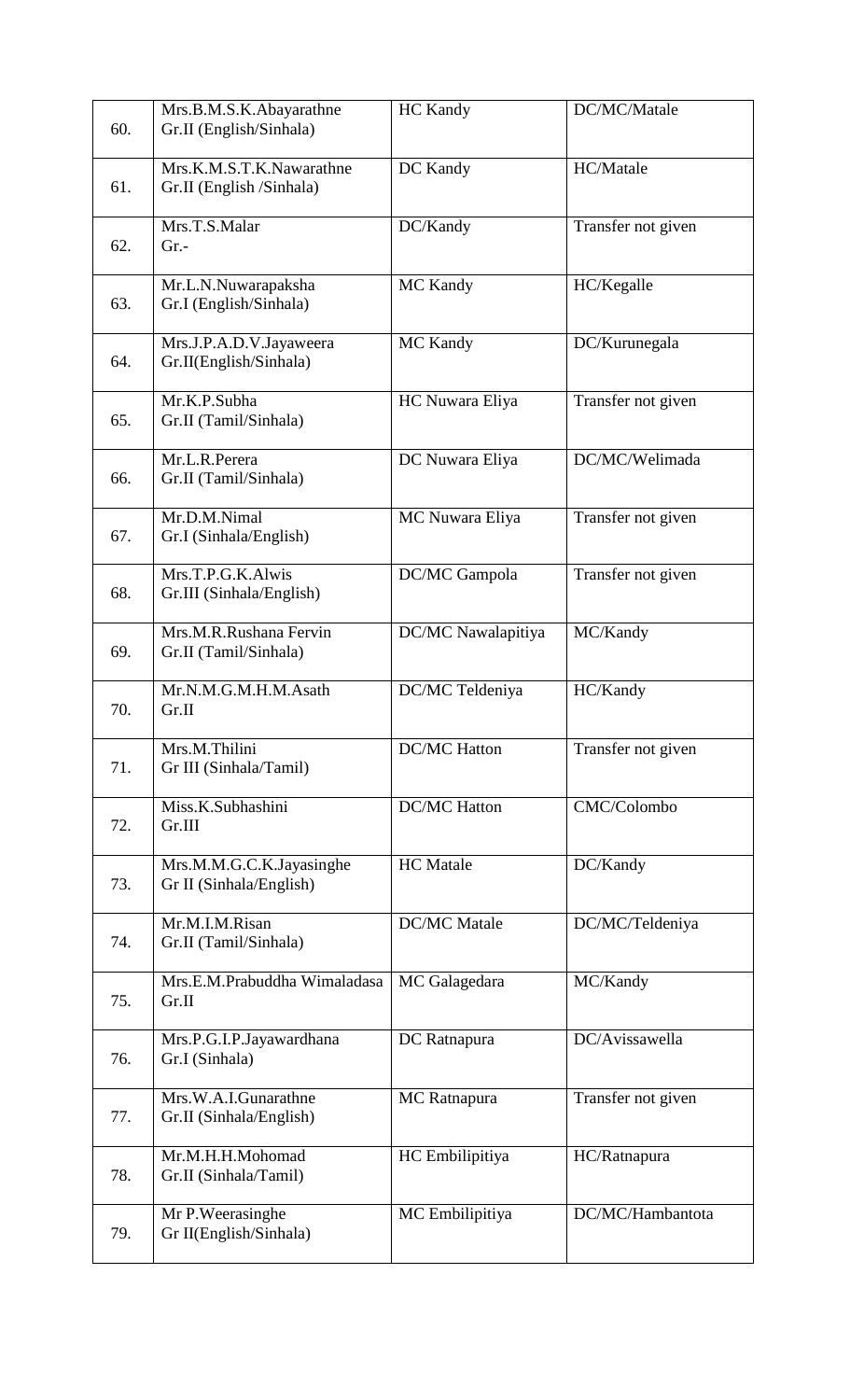| 80. | Miss.R.A.K.G.Ranaweerasinghe<br>Gr.III                  | MC Embilipitiya     | DC/Matara          |
|-----|---------------------------------------------------------|---------------------|--------------------|
| 81. | Miss.T.P.H.W.Tennakoon<br>Gr.III                        | MC Embilipitiya     | MC/Galle           |
| 82. | Mrs.H.D.Peellawatta<br>Gr.                              | DC/MC/Balangoda     | DC/MC/Udugama      |
| 83. | Mr.P.M.D.K.Pathirathna<br>Gr.III (English/Sinhala)      | DC/MC Pelmadulla    | Transfer not given |
| 84. | Mr.H.P.G.S.S.Premadasa<br>Gr II                         | DC Kegalle          | HC/Kandy           |
| 85. | Mrs.U.N.H.Rathnayake<br>Gr.II (English/Sinhala)         | MC Kegalle          | DC/MC/Warakapola   |
| 86. | Mrs H.S.I.S.Sayakkara<br>Gr II                          | DC/MC Mawanella     | DC/Kegalle         |
| 87. | Mr K.Surendran<br>Gr I (Tamil/Sinhala)                  | DC/MC Warakapola    | DC/MC/Ruwanwella   |
| 88. | Mr.K.A.A.D.Wickramanayake<br>Gr.II                      | DC/MC Ruwanwella    | MC/Kegalle         |
| 89. | Mr.D.M.J. Dissanayake<br>Gr.II (English/Sinhala)        | DC Kurunegala       | HC/Kuliyapitiya    |
| 90. | Mr.M.K.D.A.N. Jayaratne<br>Gr.I (English/Sinhala)       | MC Kurunegala       | MC/Pilessa         |
| 91. | Mr.W.M.P.C.B.Wickramasinghe<br>Gr.II (English/Sinhala)  | MC Kurunegala       | Transfer not given |
| 92. | Miss.A.W.G.M.P.Thilakaratne<br>Gr.III                   | MC Kurunegala       | HC/Colombo         |
| 93. | Mrs.D.G.N.D.Dehigahalanda<br>Gr.III                     | MC/Pilessa          | MC/Kurunegala      |
| 94. | Miss.R.M.C.T.Karunaratne<br>Gr.II                       | HC Kuliyapitiya     | DC/MC/Nikaweratiya |
| 95. | Mr K.M.R.Prabhath Wijesinghe<br>Gr II (English/Sinhala) | DC/MC Maho          | Transfer not given |
| 96. | Mr M.A.M.Askar<br>Gr II (Tamil/Sinhala)                 | MC Galgamuwa        | DC/MC/Maho         |
| 97. | Mrs.L.Thushari Jayakody<br>Gr.II                        | DC/MC/Wariyapola    | MC/Kurunegala      |
| 98. | Miss.H.M.S.Menike<br>Gr.II (Sinhala)                    | DC/MC Nikaweratiya  | HC/Kuliyapitiya    |
| 99. | Miss.R.I.B.P.H. Wijekoon<br>Gr.III(English/Sinhala)     | <b>DC/MC Chilaw</b> | MC Anamaduwa       |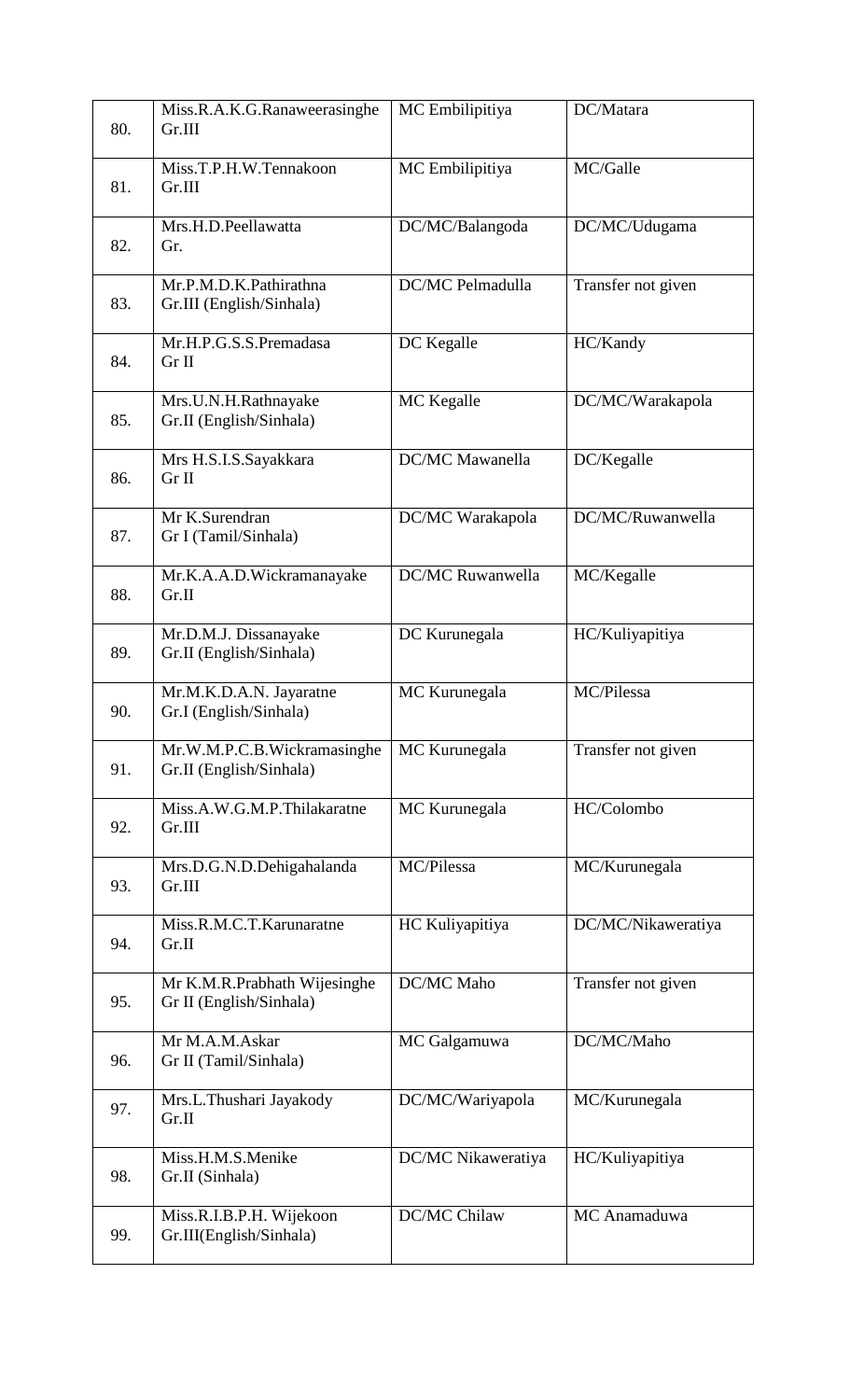| 100. | Miss.C.Yadhurshana<br>Gr.III                      | <b>HC</b> Puttalam   | <b>DC/MC Puttalam</b> |
|------|---------------------------------------------------|----------------------|-----------------------|
| 101. | Mrs.M.A.A. Rimsina<br>Gr.III (Tamil/Sinhala)      | <b>DC/MC Puttlam</b> | DC/MC/Attanagalla     |
| 102. | Mr.S.M.Irsad<br>Gr.II (Tamil/Sinhala)             | MC Anamaduwa         | MC/Galgamuwa          |
| 103. | Mrs.M.F.Kadeeja<br>Gr.III (Tamil/Sinhala)         | DC Anuradhapura      | Transfer not given    |
| 104. | Mrs.A.S.S.M.Subhasena<br>Gr.II (Sinhala/English)  | MC Anuradhapura      | Transfer not given    |
| 105. | Mr.I.Rafikdeen<br>Gr.II (Sinhala/Tamil)           | HC Polonnaruwa       | MC Maligakanda        |
| 106. | Miss.D.S.Seneviratne<br>Gr.III (Sinhala/English)  | HC Polonnaruwa       | Transfer not given    |
| 107. | Mr.W.Anzar<br>Gr.I (Tamil/Sinhala)                | DC/MC Polonnaruwa    | MC/Batticaloa         |
| 108. | Mr.T.R.I.B.Talgaspitiya<br>Gr.II                  | DC/MC Hingurakgoda   | Transfer not given    |
| 109. | Mr.S.H.S.De Silva<br>Gr.II (Sinhala/English)      | MC Tambuttegama      | Transfer not given    |
| 110. | Mrs.P.S.M.I.Anurangi<br>Gr.II (English/Sinhala)   | HC Badulla           | Transfer not given    |
| 111. | Mr.M.S.N.Bhagya<br>Gr.II                          | HC Badulla           | DC/MC/Wellawaya       |
| 112. | Mr.R.M.T.M.B.Ratnayaka<br>Gr.II (Sinhala/English) | DC Bandarawela       | Transfer not given    |
| 113. | Mr.D.M.R.N.Asanka<br>Gr.II (Tamil/Sinhala)        | DC Bandarawela       | Transfer not given    |
| 114. | Mrs.P.C.Dilshani<br>Gr.III                        | DC/MC Welimada       | MC/Kandy              |
| 115. | Mr.D.M.N.B.Dissanayake<br>Gr.I (English/Sinhala)  | HC Monaragala        | MC/Siyambalanduwa     |
| 116. | Mrs.A.M.N.S. Wijesundara<br>Gr.II                 | DC/MC Wellawaya      | HC/Monaragala         |
| 117. | Mrs.K.G.T.K.Grero<br>Gr.II (English/Sinhala)      | MC Bibila            | HC/Badulla            |
| 118. | Mr.R.K.D.K. Thilakarathna<br>Gr II                | MC Siyambalanduwa    | MC/Bibile             |
| 119. | Mrs D.Deepani<br>Gr.I (Tamil /Sinhala)            | DC/MC Ampara         | Transfer not given    |